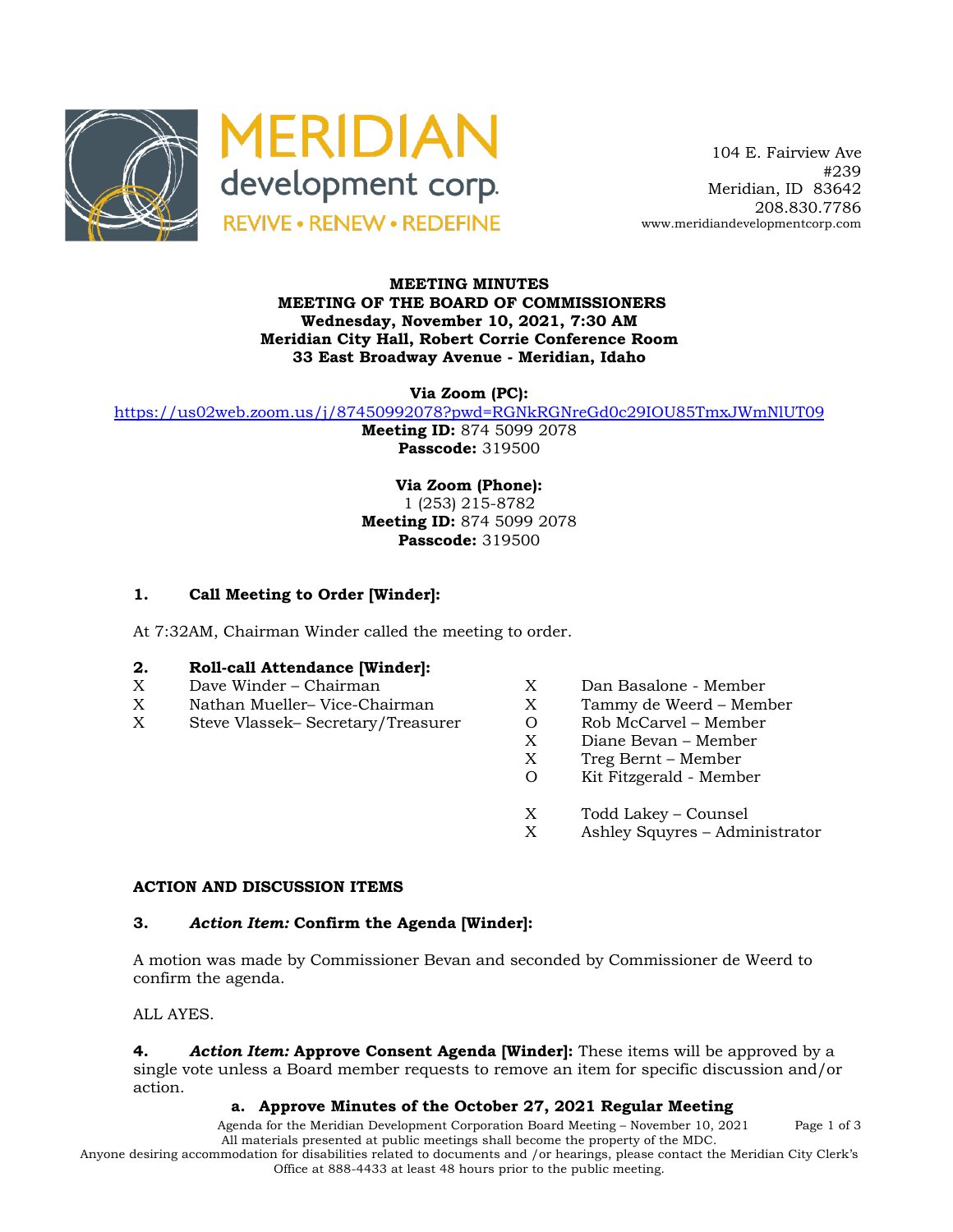# **b. Approve Administrator's Report for October 2021**

A motion was made by Commissioner Mueller and seconded by Commissioner Vlassek to approve the consent agenda.

### ALL AYES.

**5.** *Action Item:* **Consideration of Resolution No. 21-054: Recommendation to the Meridian City Council to Proceed With the Public Hearing on November 23, 2021, and Consideration for Adoption by Ordinance the (Option A) Urban Renewal Plan for the Northern Gateway District Urban Renewal Project, originally adopted and recommended by MDC Resolution No. 21-036, and withdrawal of MDC's recommendation to the Meridian City Council to Consider for Approval the (Option B) Urban Renewal Plan for the Northern Gateway District Urban Renewal Project, originally adopted and recommended by MDC Resolution No. 21-037 [Meghan Conrad]**

Squyres introduced the topic to the board. Meghan Conrad concurred and stood for questions. A motion was made by Commissioner Basalone and seconded by Commissioner Vlassek to approve Resolution 21-054.

### ALL AYES.

### **6.** *Action Item:* **Consideration of approval of the interagency agreement between the Ada County Highway District and the urban renewal agency of the city of Meridian, Idaho Linder District and corresponding Resolution 21-055 [Lakey]**

Counsel Lakey introduced the item to the board. A motion was made by Commissioner Bevan and seconded by Commissioner de Weerd to approve the agreement for the Linder District.

ALL AYES.

# **7. MDC Project Updates [Squyres]**

Squyres provided project updates related to Union 93 and the Civic Block.

**8.** *Discussion Item:* **Counsel's Report [Lakey]:** Counsel Lakey will review legal topics that need to be brought to the attention of the Board.

No report.

**9.** *Discussion Item:* **Administrator's Report [Squyres]:** Administrator Squyres will review topics that need to be brought to the attention of the Board.

No report.

# **10.** *Discussion Item:* **Chairman's Report**

No report.

# **11. Public Comment**

No public comment.

# **12. Adjourn the Meeting [Winder]:**

Anyone desiring accommodation for disabilities related to documents and /or hearings, please contact the Meridian City Clerk's Office at 888-4433 at least 48 hours prior to the public meeting.